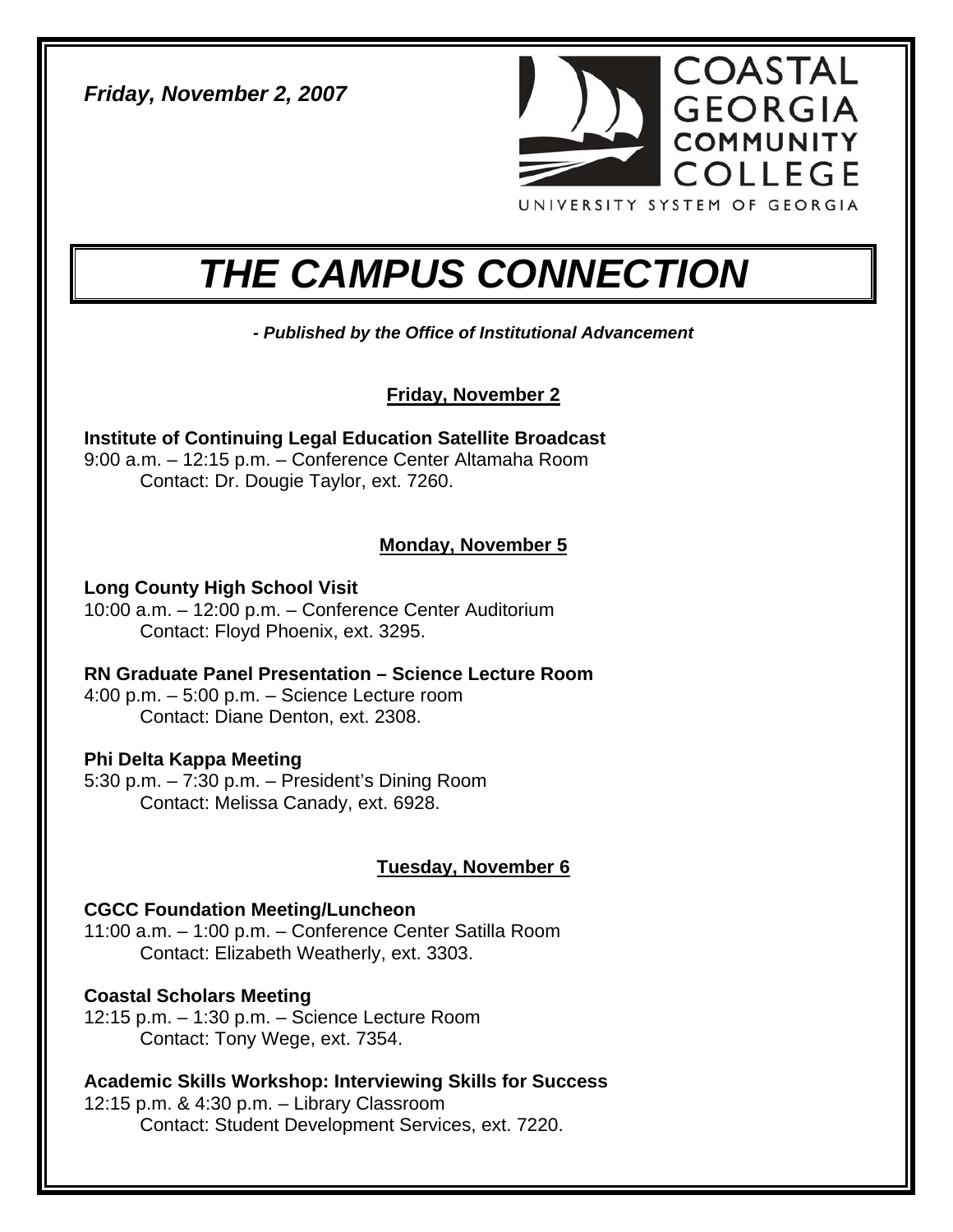## **Wednesday, November 7**

#### **Glynn Academy High School Visit**

10:00 a.m. – 12:00 p.m. – Conference Center Auditorium Contact: Floyd Phoenix, ext. 3295.

#### **Criminal Justice Role Play**

5:30 p.m. – 9:30 p.m. – Science Lecture Room Contact: Kim Leggett, ext. 7251.

## **Thursday, November 8**

#### **Institute of Continuing Legal Education Satellite Broadcast**

9:00 a.m. – 12:15 p.m. – Conference Center Altamaha Room Contact: Dr. Dougie Taylor, ext. 7260.

#### **Faculty Meeting**

12:15 p.m. – 1:30 p.m. – Science Lecture Room Contact: Chastity Knowles, ext. 7203.

#### **Charter School Steering Committee Meeting**

4:00 p.m. – 5:30 p.m. – President's Dining Room Contact: Kay Hampton, ext. 7251.

#### **Frederica Academy High School Science Lab Activity (Spectroscopy)**

4:30 p.m. – 6:30 p.m. – Science Building Room 252 Contact: Trish Rugaber, ext. 3287.

#### **Mariners (Basketball) vs. St. Johns River Community College**

7:30 p.m. – Gym Contact: Athletics, ext. 7207.

#### **Monday, November 12**

#### **Wayne County High School Visit**

10:00 a.m. – 12:00 p.m. – Conference Center Auditorium Contact: Floyd Phoenix, ext. 3295.

#### **International Program**

7:00 p.m. – 9:00 p.m. – Science Lecture Room Contact: Tyler Bagwell, ext. 3099.

#### **Tuesday, November 13**

#### **Board of Regents BANNER Meeting**

8:00 a.m. – 5:00 p.m. – President's Conference Room Contact: Geri Culbreath, ext. 7279.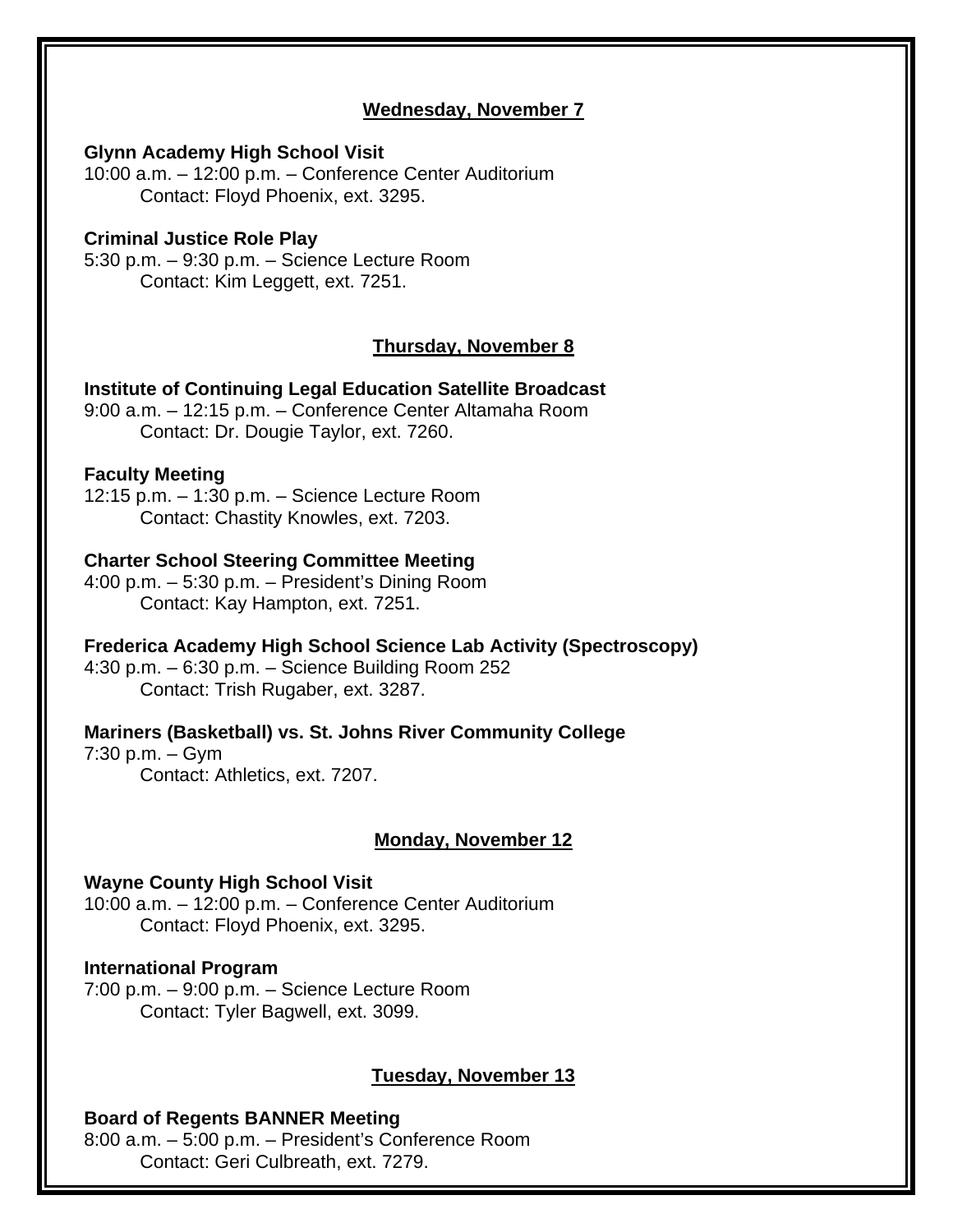#### **Phi Theta Kappa Satellite Seminar**

"American Theocracy: Politics, Radical Religion, Oil, and Borrowed Money in the 21<sup>st</sup> Century" 7:00 p.m. – Science Lecture Room Contact: Shelia Ledford, ext. 7243.

## **Wednesday, November 14**

#### **Board of Regents BANNER Meeting**

8:00 a.m. – 5:00 p.m. – President's Conference Room Contact: Geri Culbreath, ext. 7279.

#### **BANS Club Meeting**

11:30 a.m. – 12: 45 p.m. – Science Lecture Room Contact: Diane Denton, ext. 2308.

#### **Male Anger: The Misunderstood Emotion**

6:00 p.m. – 8:00 p.m. – Camden Center Auditorium Contact: Tony Bell, 912-510-3373.

#### **International Program**

7:00 p.m. – 9:00 p.m. – Science Lecture Room Contact: Tyler Bagwell, ext. 3099.

## **Thursday, November 15**

## **International Education Week**

12:00 p.m. – 1:30 p.m. – Science Lecture Room Contact: Ramona Fletcher, ext. 6882.

## **MASDA Forum Panel Discussion**

12:15 p.m. – 1:30 p.m. – Student Center Contact: Gene Williams, ext. 6886.

#### **Thanksgiving Holiday Raffle**

12:15 p.m. – Student Center Contact: Student Development Services, ext. 7220.

#### **Baby Shower for Jenny McDonald**

2:00 p.m. – 4:00 p.m. – President's Dining Room Contact: Donna Smith, ext. 3979.

#### **International Program**

7:00 p.m. – 9:00 p.m. – Science Lecture Room Contact: Tyler Bagwell, ext. 3099.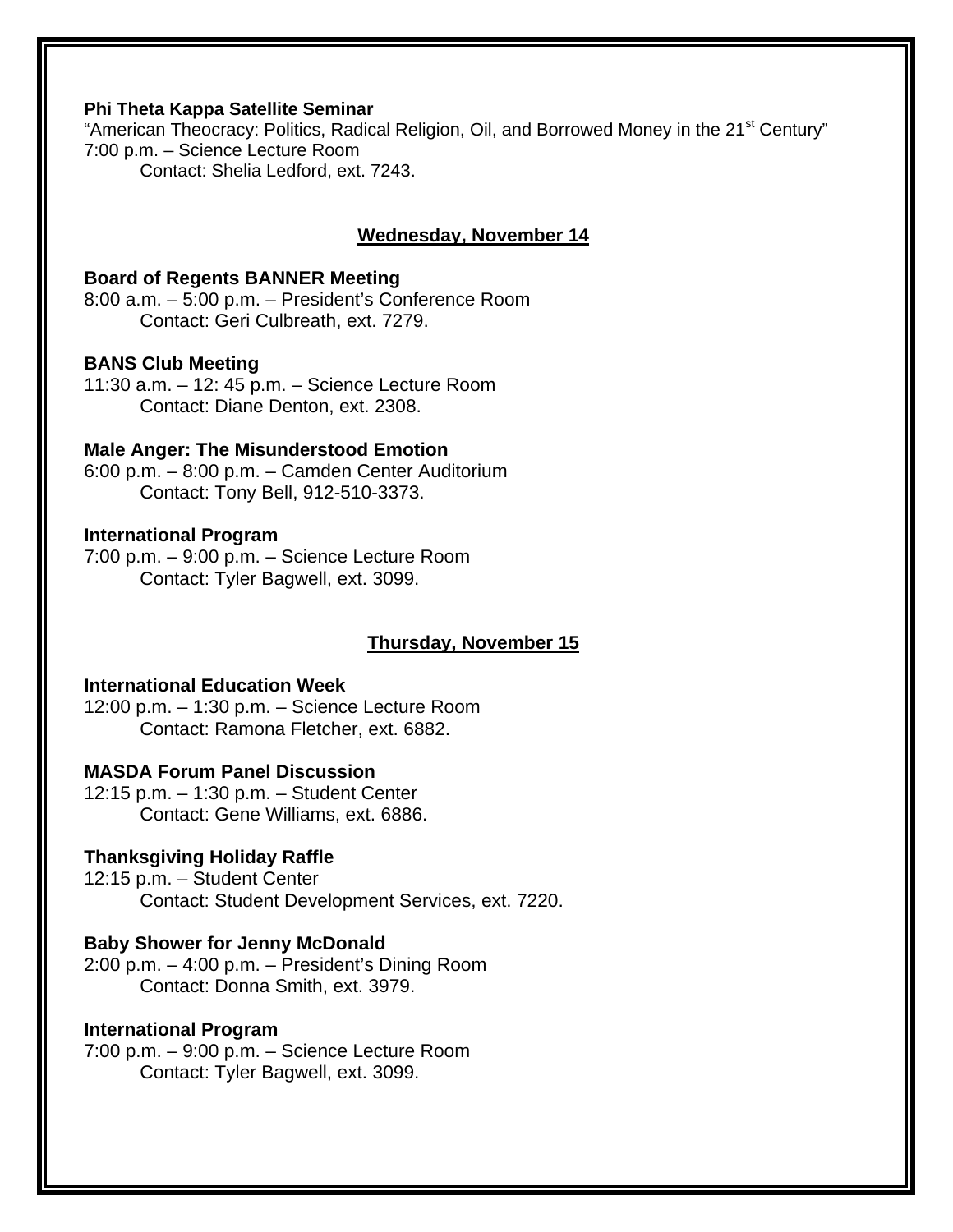## **Friday, November 16**

**CGCC Nursing Department Teaching Presentation**  1:00 p.m. – 4:00 p.m. – Science Lecture Room Contact: Dawana Gibbs, ext. 7257.

## **Tuesday, November 20**

## **RN Program Community Projects**

8:00 a.m. – 12:00 p.m. – Science Lecture Room Contact: Lynn Rhyne, ext. 7326.

#### **Coastal Scholars Meeting**

12:15 p.m. – 1:15 p.m. – Science Lecture Room Contact: Tony Wege, ext. 7354

## **Mariners (Basketball) vs. USC- Salkehatchie**

7:30 p.m. – Gym Contact: Athletics, ext. 7207.

## **Wednesday, November 21**

## **ALL NIGHT CLASSES CLOSED**

## **Thursday, November 22-23**

## **CAMPUS CLOSED**

#### **2007 Annual Fund Drive**

Many thanks to each of you who have contributed to the 2007 Annual Fund Drive! Your contributions continue to show that Coastal Georgia Community College Cares about…

-Students by providing scholarships and access to quality education

-Businesses and economic development for the area

-Children by providing after-school and advanced learning for at-risk youth

-Communities by offering cultural events and athletic programs

-Lifelong learning for all ages through Continuing Education

-Faculty/Staff development

The Office of Institutional Advancement continues to accept donations from faculty, staff, and community members. Help us reach our goal of \$125,000.00!